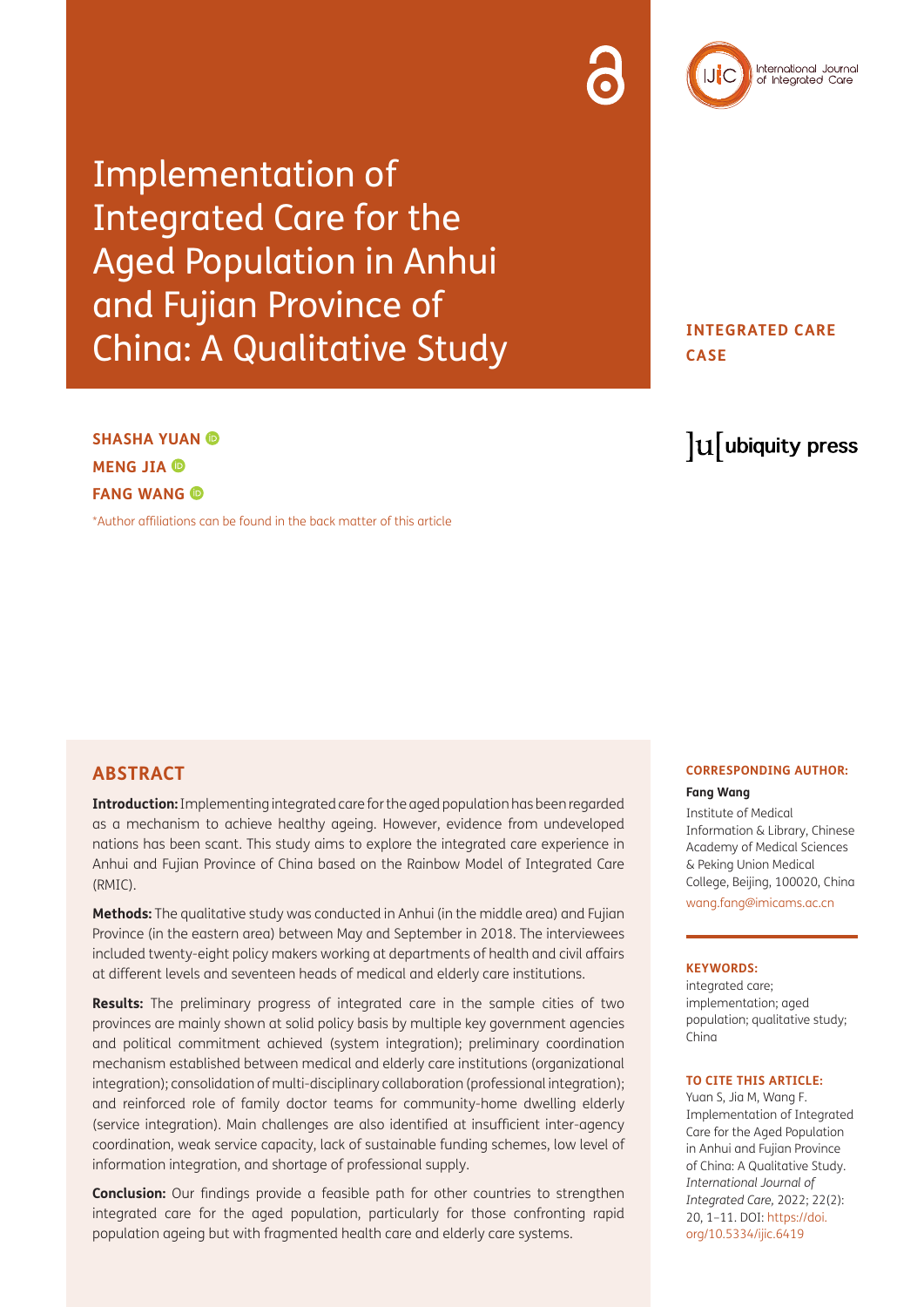## **INTRODUCTION**

The ageing of the population has become a global concern. Elderly over 65 years accounted for 9.3% of the total world population in 2020 and will reach 17% by 2050 [[1\]](#page-8-1). In China, the latest seventh population census data reveals that elderly population with 65 years and older reached 190.6 million, accounting for 13.5% of total population in 2020 [[2\]](#page-8-2). Meanwhile, the family size of Chinese elderly is shrinking as 13.1% of the elderly in China live alone, and only 38.2% live with their spouse reported by the latest survey in 2018 [3]. Due to high prevalence rate of non-communicable diseases, ageing presents increasing demand for both advanced elderly care and medical services [\[4](#page-9-0)]. Therefore, integrated care has been widely accepted as a feasible mechanism to achieve healthy ageing [\[5](#page-9-1), [6](#page-9-2)]. The World Health Organization (WHO) has developed series of reports to ensure the needs of older population being met by appropriately aligned health and long term care system, typically including "World Report on Aging and Health" [[4\]](#page-9-0), "Global Strategy and Action Plan on Aging and Health" [\[7](#page-9-3)] and "Integrated Care for Older People (ICOPE)" [[8\]](#page-9-4).

Integrated care is often contraposed to fragmented care and it is a challenging concept to define due to its multiple dimensions and varied scope [\[6](#page-9-2), [9](#page-9-5)]. Considering the ongoing reform in China, the term of integrated care in this study refers to the integration of medical services and elderly care. Since high-income countries have aged earlier, most of the evidence regarding integrated care are from Japan, Britain, America, the Netherlands, etc. For instance, laws or regulations are usually formulated to offer legal basis and to guide the development of integrated care for the elderly such as "the Old Age healthcare Law (1982)" in Japan [\[10\]](#page-9-6) and "the National Health Service and Community Care Act 1990" in the United Kingdom (UK) [\[11\]](#page-9-7). In America, special programs such as "Programs of All-inclusive Care for the Elderly (PACE)" have been set to provide integrated care for the elderly including daily care, nursing care, preventative and medical services [[12\]](#page-9-8). However, in undeveloped nations, the knowledge on integrated care was limited compared against dramatic growth of the absolute number of the elderly, which is unfavourable for the evidence-based policy making to achieve healthy ageing.

In China, the fragmentation between medical services and elderly care has resulted in huge inconvenience for the aged population [[13](#page-9-9)]. Generally, medical services are mainly provided by primary healthcare institutions (PHIs) and hospitals at secondary or tertiary levels, which are supervised by National Health Commission (NHC). Elderly care institutions broadly included three types: elderly care home with overnight beds (long-term basis), daily care centre without overnight services, nursing home with registered nurses. They are under the supervision of Ministry of Civil Affairs (MCA). The independent structure of health care system and elderly care system aggravated the fragmentation between medical services and elderly care, including different requirements on infrastructure, service provision, personnel allocation, and fiscal funding [[14](#page-9-10)]. Therefore, along with the deepening of ageing in China, strengthening the integrated care for the elderly residents has become a policy priority.

The term "integrated care (i.e., integrated medical services and elderly care)" was first mentioned in the document "Opinions to Accelerate the Development of Elderly care Industry" issued in September, 2013 [\[15\]](#page-9-11). Then, the General Office of China State Council (CSC) circulated a policy document "Guidelines to Promote the Integrated Care" in 2015 [\[16\]](#page-9-12), which was jointly issued by the NHC, MCA and seven other related ministries. It is the first time in China to make integrated care towards aged population a national policy. Thereafter, many sectoral authorities have developed their own plans with specific priorities for the integrated care. Particularly, the NHC and MCA jointly published a document "Notice on Key Priorities of Relevant Ministries to Develop Integrated Care" in 2016 [\[17\]](#page-9-13), which identified 36 tasks and mapped them to 18 government agencies. Under the guidance of afore-mentioned policies, local governments make explorative efforts for developing integrated care adapted to local context, which has generated preliminary valuable experience by now.

In this study, we aim to explore the implementation of integrated care for the aged population in the two provinces (Anhui and Fujian) of China based on the Rainbow Model of Integrated Care (RMIC) to enrich the academic evidence and offer some thoughts for other countries grappling with rapid population ageing and fragmented care.

## **THEORY AND METHODS THEORETICAL FRAMEWORK**

The provision of integrated care for the aged population is very complex, which involves integrative strategies at various levels and settings [[6\]](#page-9-2). The RMIC was developed on the basis of literature review of various integrated care models, theories and by two international Delphi studies [[18\]](#page-9-14). It defines integrated care from four dimensions (system integration, professional integration, organizational integration and service integration) and two enablers (functional integration and normative integration)  $[18]$  $[18]$  (see Supporting Text 1). The six key domains provide a framework to characterize the degree of integration from a multifocal perspective. The literature suggests that the RMIC has been well applied to explore and analyse the integration perspectives of different stakeholders' at different levels in various study settings including Australia [\[19\]](#page-9-15), Norway [20], Singapore [[21](#page-9-16)], China [\[22](#page-9-17)–[25](#page-9-18)], etc. Furthermore, Chen Z 2019 have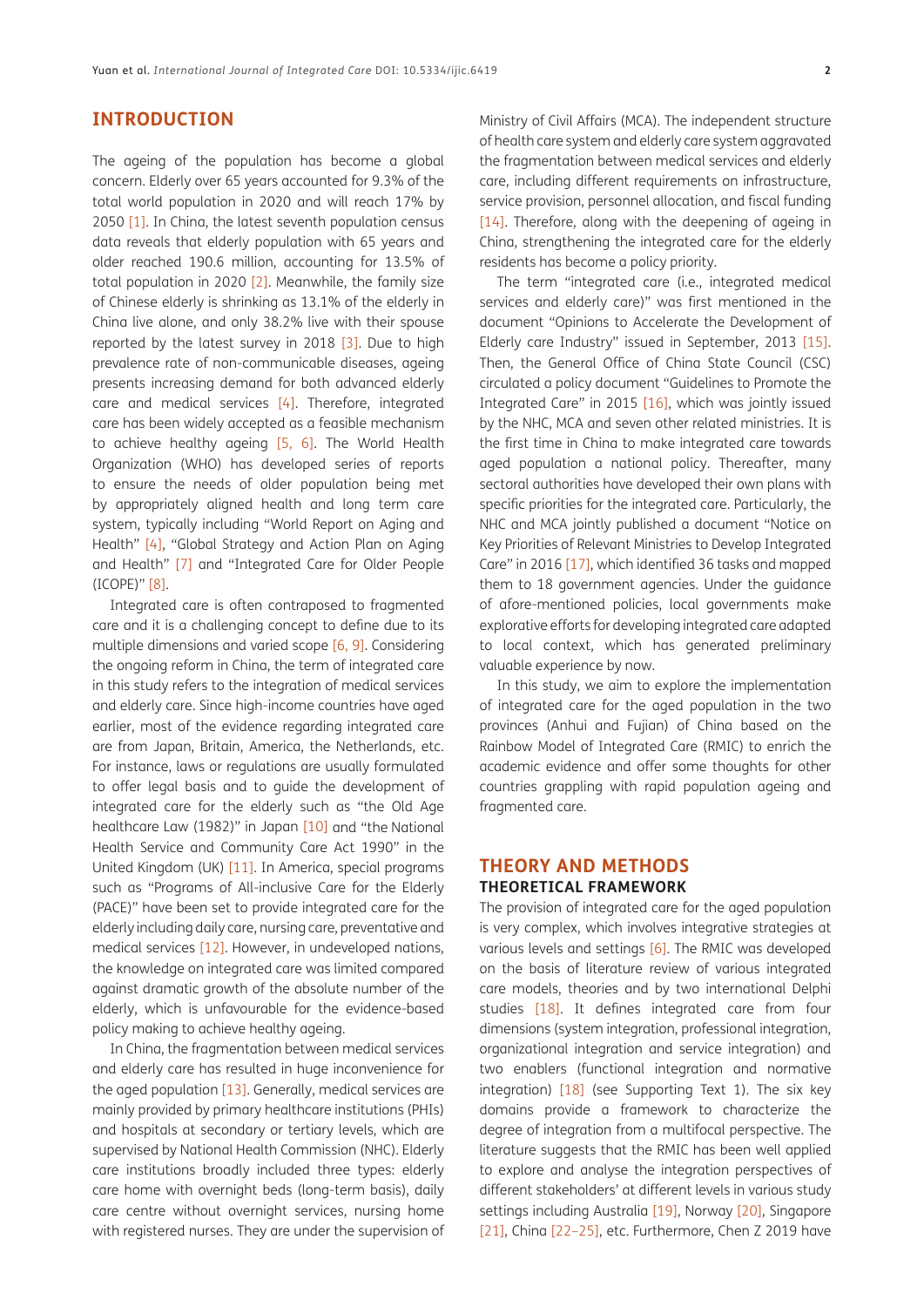already explored and validated the RMIC in China's context, which confirmed its adaptation and applicability in China particularly regarding the key domains covered in this model [[25](#page-9-18)]. Therefore, it is suitable to use RMIC as theoretical framework in this study.

#### **STUDY SETTING**

Considering the economic status, demographic characteristics and the basis for health reform, Anhui province (in the middle area) and Fujian Province (in the eastern area) were selected to conduct this qualitative study. By the end of November in 2020 [\[2\]](#page-8-2), the number of total population reached 61.02 million in Anhui Province with a rank of the 9th out of total 31 provinces (9/31) and 41.54 million in Fujian province (15/31). Elderly residents at 65 years and older accounted for 15.0% and 11.1% in Anhui and Fujian, respectively while it was 13.5% at the national level. The average disposable income in 2019 was 26415 RMB (around 4083 \$) in Anhui Province and 35616 RMB (around 5505\$) in Fujian Province.

#### **DATA COLLECTION**

The data was specifically collected in the two cities in Anhui Province (Hefei and Tongling city) and four cities in Fujian Province (Jinjiang, Zhangzhou, Longyan and Fuzhou city) between May and September in 2018. The interview protocol was designed based on the RMIC model focusing on specific integrative strategies and challenges encountered (see Supporting Text 2). The data was collected by individual interview and group interview, which were conducted face-to-face by three researchers (SY, FW, MJ) majoring in social medicine and health policy. Respondents were recruited until data saturation was reached [[26,](#page-9-19) [27](#page-9-20)]. To obtain a full understanding about the implementation of integrated care in China, the interviewees included policy makers at the departments of health and civil affairs at provincial, municipal, and county/district levels and heads of elderly care institutions, PHIs, and integrated care institutions. Here, integrated care institution refers to those transformed from original elderly care institutions or PHIs guided by the national policy, which can provide both medical services and elderly care.

Totally, twenty individual interviews (around 1 hours) and one group interview (around 2 hours) were conducted with policy makers; seventeen individual interviews (around 1 hours) were conducted with heads of related institutions (see [Table 1\)](#page-2-0). Additionally, we also collected relevant documents concerning integrated care, for instance, local policy and working reports, as supplementary materials for data triangulation.

#### **DATA ANALYSIS**

The digital recordings were transcribed and crossexamined by two researchers (YS and JM). The data analysis follows a sequential approach of deductive and

| <b>LEVEL</b>                                             | <b>ANHUI</b>           | <b>FUJIAN</b>  |  |
|----------------------------------------------------------|------------------------|----------------|--|
| Policy makers at departments of health and civil affairs |                        |                |  |
| Provincial                                               | $\overline{2}$         | $\overline{2}$ |  |
| Municipal                                                | $2/8$ (1) <sup>*</sup> | 4              |  |
| County/district                                          | 5                      | 5              |  |
| Heads of related institutions                            |                        |                |  |
| PHT                                                      | 5                      | 5              |  |
| Elderly care institution                                 | $\overline{2}$         | 3              |  |
| Integrated care institution                              | 1                      | 1              |  |
| Total                                                    | 25                     | 20             |  |

<span id="page-2-0"></span>**Table 1** Respondents by level and location.

\* Notes group interview.

inductive steps [[28](#page-9-21)]. The thematic analysis was adopted based on the analysis framework of the RMIC. Specifically, a codebook was developed based on the six RMIC domains (deductive): system integration, organizational integration, professional integration, service integration, functional integration and normative integration. Open labels (inductive) developed by YS and JM were used to identify relevant themes that emerged under each domain [\[28,](#page-9-21) 29]. MAXQDA2018 (VERBI Software GmbH, Bismarckstraße 10–12, 10625 Berlin) and Excel 2016 were used to process the data. Triangulation in data analysis was achieved by comparing the interviews of different stakeholders and available policy documents and reports [\[27](#page-9-20), [28](#page-9-21)]. In addition to our narrative report of these findings, we also developed a summary table of integrative strategies organized by RMIC domains to make them visualized ([Table 2\)](#page-5-0).

#### **RESULTS**

#### **SYSTEM INTEGRATION (AT THE MACRO-LEVEL)**  Solid policy basis

Guided by national policies, local governments in Anhui and Fujian Province formulated local policy framework for the development of integrated care based on the features of local demographic characteristics and resources for medical services and elderly care. These policy documents formed the basis to stimulate integrated care for the aged population in practice. Representative policies issued by local governments are concluded in Supporting Text 3. For instance, in Anhui province, ten provincial departments jointly published "Implementation Guidelines for the Development of Integrated Care in Anhui" in 2016, which particularly emphasized that policy barriers among line ministries related to health, civil affairs, human resources and social security need to be removed to strengthen the synergies of supporting policies. In Fujian, provincial government makes integrated care be the priority of provincial health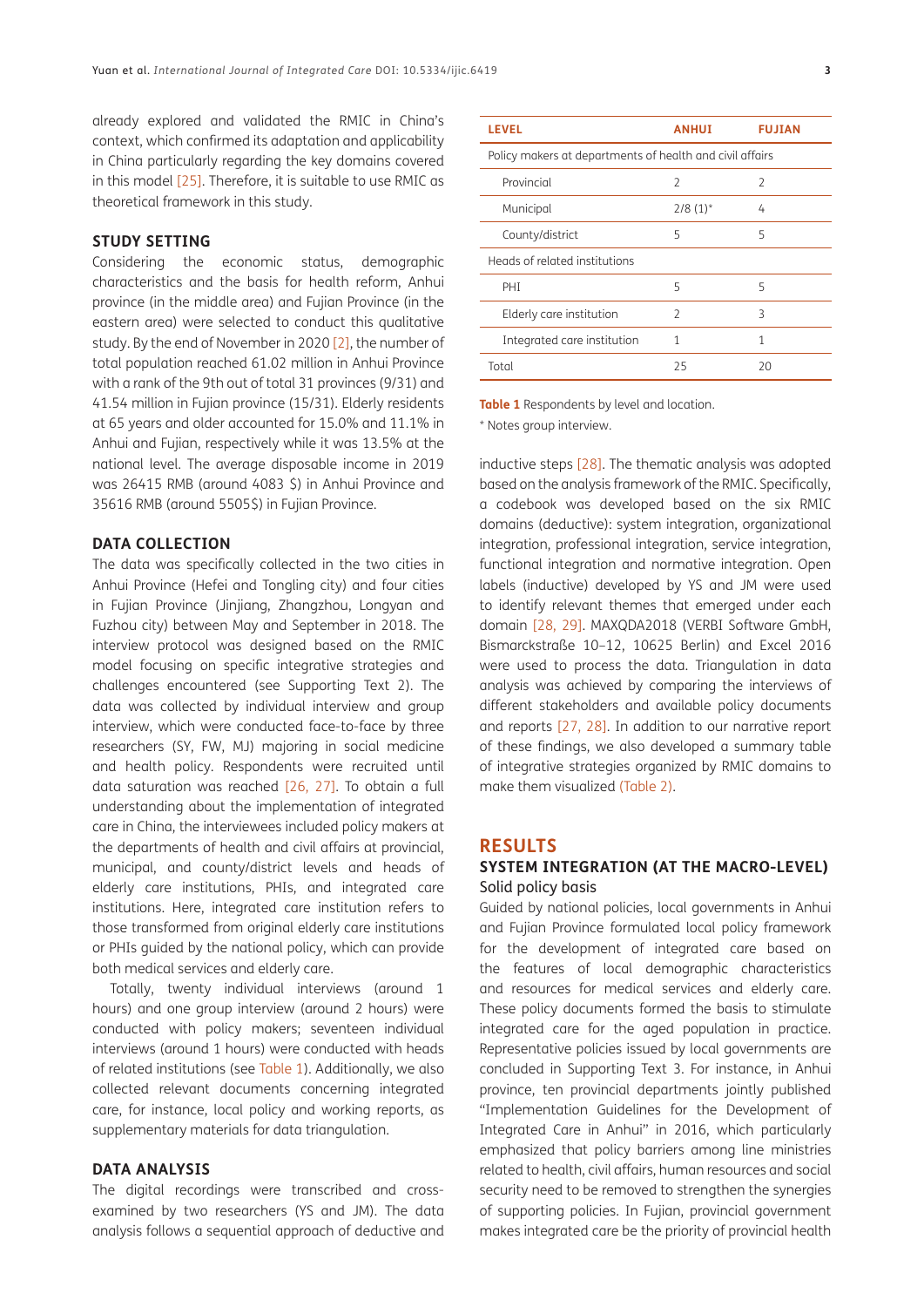planning and formulated an action plan (2015–2020) to accelerate its development.

#### Political commitment

High-level political commitment was reported by the majority of respondents in the form of establishing a steering team chaired by the vice mayor. This steering team convenes multi-sectoral meetings and coordinates different responsibilities for new policy initiatives and implementation of pilots.

"Integrated care has become a top priority for our municipal government. The administrative and regulative power is much higher if the reform is led by government instead of single related department." [health staff at municipal Department of Health]

## **ORGANIZATIONAL INTEGRATION (AT THE MESO-LEVEL)**

#### Multi-sectoral coordination

In practice, multi-sectoral coordination is usually in the form of joint policy release to define their responsibilities at policy level. Many important local documents to promote integrated care were jointly developed by Department of Health, General Office of Financial Stability Board, Department of Development and Reform, Department of Civil Affairs and Aging Committee, etc. For example, the close partnership between departments of health and civil affairs was particularly mentioned in Anhui:

"We share the same office building with Department of Health. We all love to attend each other's agency meeting to discuss our common concern and find solutions. Information sharing and cooperation is not an issue for us." [staff in municipal Department of Civil Affairs]

However, most interviewees indicated that they had difficulties in coordinating sectoral implementation of new policy initiatives. For example, it was typically reflected:

"Though new policies are jointly issued by several government agencies, it is still very challenging to operationalize the concept in practice, particularly regarding conflicting fire control standards for medical and elderly care institutions, fee schedule differences and different regulation requirement of insurance authorities." [health staff at county Department of Health]

## Collaboration between medical institutions and elderly care institutions

Three types of collaboration models can be concluded from the two provinces. First, elderly care institutions were encouraged to collaborate with the PHIs nearby to obtain timely primary health care guided by national and local policies. Service agreement was signed between the two types of institutions, which defined the contents and frequency of medical services provided and their responsibilities. Second, the PHIs and secondary hospitals with low bed utilization rate were stimulated to switch a certain percentage of beds for providing elderly care or to directly convert into nursing homes. However, the heads of PHIs indicated their resistance for such functional transformation due to unclear development in the future:

"PHIs and elderly care institutions follow different compensation and promotion systems in our province. There have been no clear standards or policy regarding our income and career development in the future". [the head of PHI]

The third way is to set up medical department in elderly care institutions, which typically consists of one general practitioner (full-time or part-time), one pharmacist, and several nurses according to the size of the institution. They are equipped with necessary drugs (usually to treat chronic diseases like hypertension), medical and rehabilitation devices.

Noteworthy, the institutions in the second and third way had the advantage of medical resources including both professional and equipment so they can provide both medical services and elderly care. Therefore, they are called integrated care institutions and usually targets on the elderly with high medical demands such as disability, incapability and dementia.

#### Collaboration between governments and social capital

Public-Private Partnership (PPP) becomes more and more popular in the collaboration between governments and social capital regarding integrated care projects in China. The infrastructure was set up by local government through public funding and social capital were attracted to operate it. The contract was signed with detailed information regarding investment and responsibilities of each side. Meanwhile, local government usually offered preferential tax policies and waiving some fees for running integrated care institutions. However, at the initial stage, private investors kept cautious attitude in such integrated care projects due to unclear prospect and profit-driven nature.

"It is not easy to find a suitable private capital to run it. They preferred the high-end market segment (for rich elderly) instead of targeting the elderly with average income or lower income. It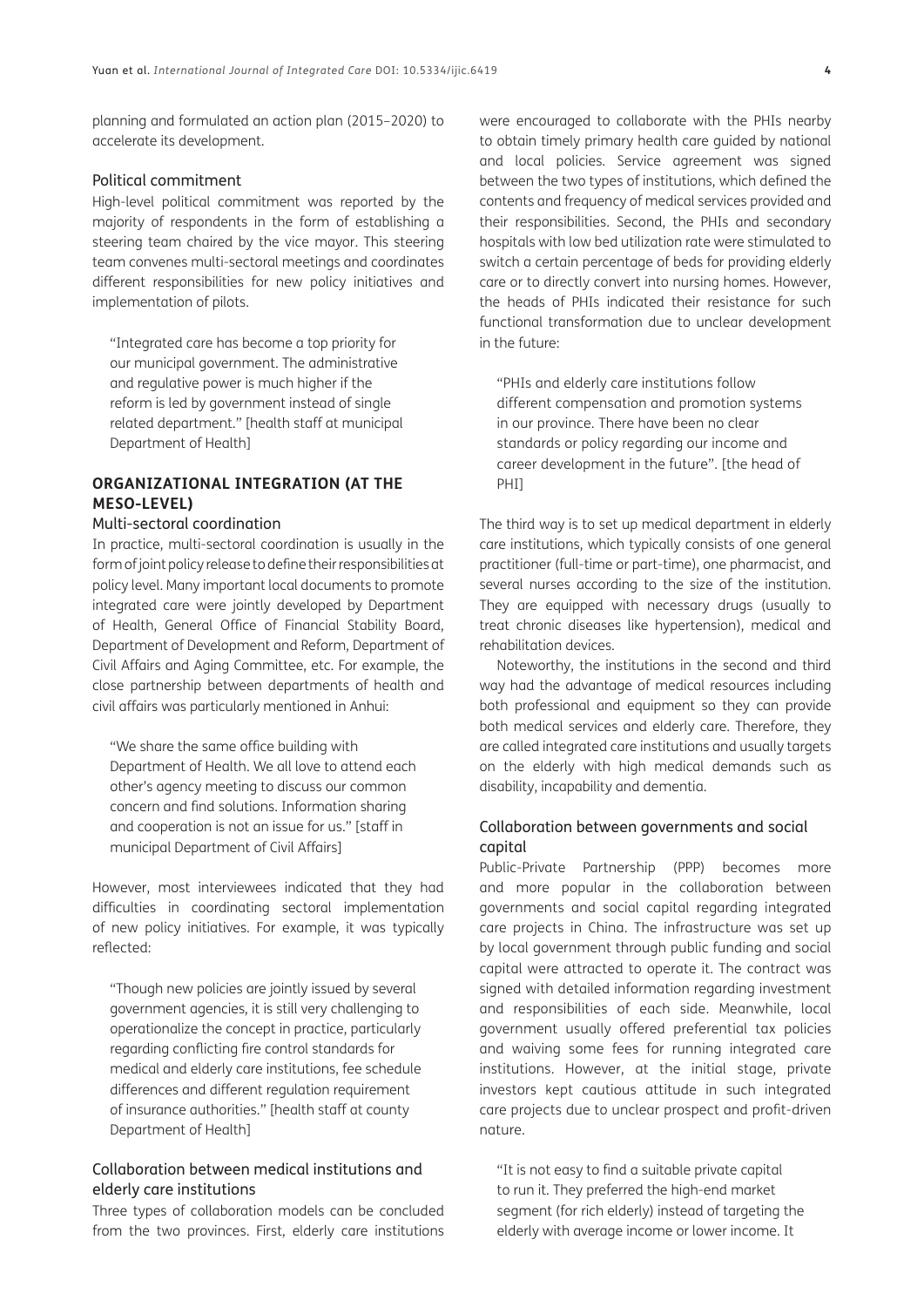is contradicted with government goals." [staff at provincial Department of Health]

## **PROFESSIONAL INTEGRATION (AT THE MESO-LEVEL)**

Professional integration usually takes the form of multidisciplinary collaboration among providers related to elderly care and medical services. For community-home dwelling elderly, multi-disciplinary collaboration involves members of the family doctor team, local neighbourhood committee, and informal-care givers. Given the close bond and strong trust between neighbourhood committee and local elderly, it is vital to collaborate with them to jointly provide primary health care. Currently, the collaboration between primary healthcare professionals and staff at daily care centre was more found in the form of lectures or health knowledge dissemination activities, which was still far from effective multi-disciplinary collaboration for service delivery.

Regarding institutional elderly, on the basis of organizational integration, general practitioners (normally called family doctors) and nurses at the cooperated PHIs came to visit elderly care institutions. Therefore, the elderly could enjoy both medical services and elderly care under such circumstance. In the case of integrated care institutions, the staff of medicine, nursing, rehabilitation and elderly care always work at the same institution to facilitate multi-disciplinary service delivery. For example, in one County of Fujian province, the beds for elderly care were newly set in the central PHI. The patients with geriatric conditions would be directly transferred to this centre after receiving rehabilitation care or medical services at the PHI, which typically represented multi-disciplinary collaboration of clinician, rehabilitation and elderly care professionals.

#### **SERVICE INTEGRATION (AT THE MICRO-LEVEL)**

Service integration is influenced by organizational and professional integration at the meso-level. Institutional elderly in an integrated care institution usually had better access to more integrated medical services and elderly care. Considering more than 90% of the elderly would live at home and community, providing integrated care for this group become priority for both Anhui and Fujian Province. The implementation of family doctor contracting service was regarded as a feasible way to promote the integration between elderly care and medical services. For instance, in one district of Anhui Province, a multi-disciplinary team (called "family doctor team") consists of general practitioners, nurse, specialist from higher level hospital (member of the same medical alliance) and social worker. The family doctor team signs a service agreement with the elderly at home who are suffering from a particular chronic condition to provide targeted interventions. However, a typical problem is the huge gap between the ever-increasing great demand and limited service capacity of PHIs.

"Technical capacity of family doctor teams and limited health resources constrain the ability to offer integrated care for local elderly. Lack of policy support is another problem such as policy barriers for family beds for incapable elderly at home". [the head of PHI]

#### **FUNCTIONAL INTEGRATION**

#### Financing arrangement

First, provincial fiscal funding was specifically set up to subsidize the provision of integrated care. The funding can be used to offer fix rate subsidy per bed or operational subsidy for integrated care providers. For example, Anhui Province gives a one-off construction subsidy of 2 000~5 000RMB (around 300~750\$) per bed for private investors when they invest in an integrated care institution; Fujian Province offers an annual operational subsidy of no less than 20 000RMB (around 2 900\$) for an urban community-based elderly care centre, and no less than 5 000 RMB (around 750\$) for a rural township-based elderly care centre. Second, the integrated care providers who meet the eligibility criterig can become designated institutions of medical insurance. Therefore, medical services they provided could be reimbursed by medical insurance schemes.

However, the respondents indicated that these financing arrangements did not efficiently satisfy the needs of elderly residents. Lack of insurance coverage for related nursing services and elderly care was responded as bottleneck. Long-term care insurance has been commonly regarded as a feasible solution to the problem, which has not been established so far.

"The financing is highly fragmented for the named integrated care as medical services could be covered by medical insurance but daily care service was basically paid by out-of-pocket. For the elderly population (demand side), actually, there is little change in the financing model of integrated care." [the head of elderly care institution]

#### Information Sharing

The interconnectivity of information systems between elderly care institutions and medical institutions is required to support information sharing for integrated care provision. At present, however, regarding health information system (HIS) itself, many medical institutions have poor interconnectivity with each other. Therefore, its connection with the information system of elderly care institutions is very limited. How to design and stimulate the information sharing among different service providers is a huge challenge which was frequently confronted by respondents. They indicated that national authority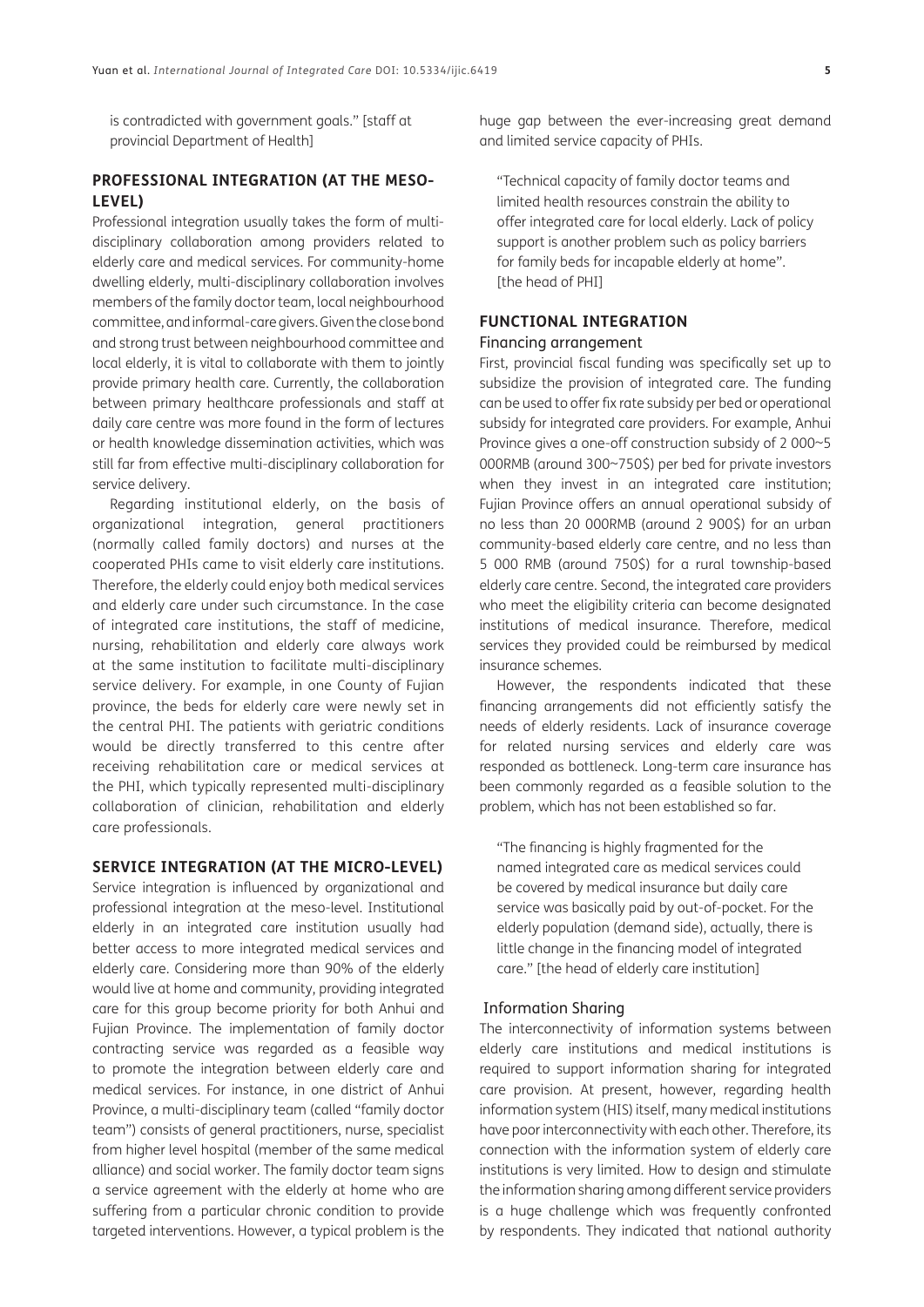should have uniform planning for information sharing platform to guarantee its high operation efficiencies. Currently, Anhui Province is working on the development of a provincial smart healthcare platform that integrates all health-related data and elderly care information of local residents. This platform is based on the HIS and is as part of the national initiative "Internet+ healthcare services".

#### Professional personnel cultivation

Ensuring sufficient professional personnel for the integrated care has been regarded essential to stimulate integrated care. Several strategies were implemented in the two provinces. First, colleges and universities were encouraged to set up nursing major, or add elderly care courses to the current curriculum. Meanwhile, more professional trainings were provided by local government. Second, the bottleneck in the promotion of health professionals for working at the integrated care institutions is being solved. They have been included in the same management system with those working at traditional medical institutions by health administration. Besides, they could enjoy some preferential policies in the professional title promotion, continuing education, and performance evaluation.

Additionally, healthcare professionals are encouraged to practice in elderly care institutions and integrated care institutions as part-time worker to promote the mobility of professional resources between medical and elderly care institutions.

However, there is still a lack of professional personnel and training institutions. Most of the caregivers in the elderly care institutions and integrated care institutions are urban laid-off workers or migrant workers who are relatively not young and not well educated. Particularly, lack of professional nursing knowledge and skills has become a great obstacle for strengthening integrated care. The nursing beds are vacant in some institutions only because of lack of nursing staff.

"More than 1 300 seniors have been accommodated in the elderly care institutions in this city, and 232 staff are working in these institutions. After multiple trainings carried out by the departments of civil affairs and human resources, most of the staff have obtained primary certificates of licensure. However, their level of expertise and service quality are still not quite high". [staff in municipal Department of Civil Affairs]

| <b>RMIC</b>                   | <b>PRELIMINARY PROGRESS</b>                                                                                                                                                                                                                                                                                     | <b>MAIN CHALLENGES</b>                                                                                                                                                          |
|-------------------------------|-----------------------------------------------------------------------------------------------------------------------------------------------------------------------------------------------------------------------------------------------------------------------------------------------------------------|---------------------------------------------------------------------------------------------------------------------------------------------------------------------------------|
| System integration            | - Solid policy basis: policy jointly issued by multiple government<br>authorities.<br>- Political commitment: the steering group on integrated care<br>with the vice mayor as the leader.                                                                                                                       | Not mentioned.                                                                                                                                                                  |
| Organizational<br>integration | - Coordination among government agencies by joint policy<br>release.<br>- Inter-agency collaboration among medical institutions and<br>elderly care institutions.<br>- Collaboration between the government and social capital.                                                                                 | - Ineffective coordination among major<br>stakeholders<br>- Resistance of PHIs to transformed into<br>integrated care institutions<br>- Lack of initiative from social capital. |
| Professional<br>integration   | - In the form of multi-disciplinary collaboration<br>- Typical examples: a) family doctor teams, neighbourhood<br>committee, daily care staff and informal caregivers; b)<br>physicians, nurses, and caregivers working at integrated<br>institutions or at different medical and elderly care<br>institutions. | - Multi-disciplinary collaboration is still<br>very weak except for the integrated care<br>institutions.                                                                        |
| Service integration           | - Greatly affected by organizational and professional<br>integration.<br>- The elderly living in the integrated care institutions enjoyed<br>higher level of integrated care.<br>- The family doctor contracting service has boosted the<br>integrated care for community-home dwelling elderly.                | - The weak capacity of PHIs cannot meet<br>the increasing demand of home-based<br>integrated care.                                                                              |
| Functional<br>integration     | - Financing: financial budget (for beds, operation); covered by<br>medical insurance.<br>- Human resources: a) set up nursing programs and<br>strengthening professional training; b) addressing the<br>bottleneck of promotion; c) encouraging medical staff to<br>practice at multiple institutions.          | - Lack of sustainable funding scheme such as<br>long-term care insurance<br>- Low level and slow progress in information<br>integration.<br>- Professional shortage             |
| Normative<br>integration      | - Social value: a) special attention and priority policies for the<br>elderly in difficulty; b) advocacy of healthy ageing and elderly<br>friendly environment.                                                                                                                                                 | - Ineffective integration of current independent<br>service standards and lack of top-level design<br>towards multi-disciplinary service standards.                             |

<span id="page-5-0"></span>**Table 2** Preliminary progress and main challenges of integrated care based on RMIC.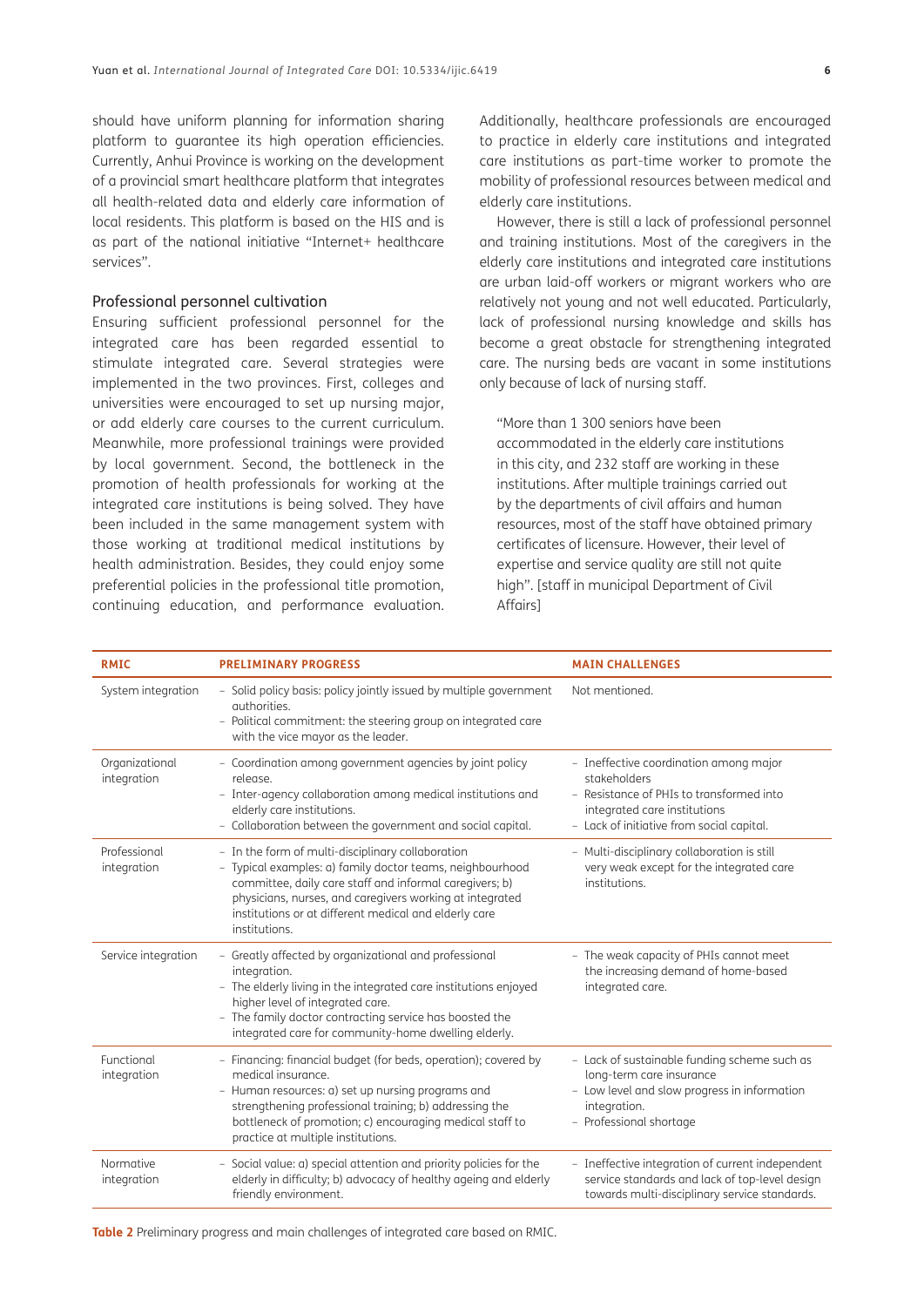#### **NORMATIVE INTEGRATION**

#### Multi-disciplinary service standards

Multi-disciplinary service standards are vital for guide and regulate the quality of integrated care. Traditionally, medical service and elderly care are responsible by health authority and civil affairs authority respectively in China. Each authority has its own independent service standard and there is no national standard on the integrated care by the survey time.

"Currently, the elderly care institutions are the responsibility of the civil affairs authority, and the health authority is mainly in charge of improving medical services, which means these two functions are actually separated". [staff in provincial Department of Health]

Although lack of national standard for integrated care, local service standards have already been formulated based on their piloting practice such as "Basic service specifications for the integrated care institutions" in Fujian province and "Manual on the standards of integrated care, home-based care and community care" in Anhui Province.

#### Social value

The social value towards aged population affects the implementation of integrated care. Both provinces have been fostering an enabling and friendly social atmosphere for the health of the elderly. Special attention and preferential policies were given to the integrated care for vulnerable groups. For example, Anhui Province prioritized the provision of integrated care to those elderly with low income, inability to work, or no supporters; and also subsidized the elderly care institutions that are willing to take in these seniors through government budget. In Fujian Province, multi-departments including provincial Communist Youth League Committee, Department of Civil Affairs, Aging Committee and Health Department have coordinated their work in raising the awareness on healthy aging and fostering friendly social atmosphere for aged population.

#### **DISCUSSION PRINCIPAL FINDINGS**

Based on the RMIC model, this study explores the implementation of integrated care for the aged population in Anhui and Fujian Province, China. The preliminary progress has been shown in the joint release of integrated care policy by multiple key government agencies and political commitment achieved (system integration); preliminary coordination mechanism established between medical and elderly care institutions (organizational integration); enhancement of multi-disciplinary collaboration among medical

staff, community workers, and caregivers (professional integration); and reinforced role of family doctor teams for community-home dwelling elderly (service integration). In the meanwhile, main challenges are also identified including insufficient inter-agency coordination, weak service capacity, lack of sustainable funding schemes, low level of information integration, and shortage of professional supply. Besides, related strategies at both functional integration (such as financing arrangement, information sharing and professional cultivation) and normative integration (such as multi-disciplinary service standards and social value) also played a vital role in the above-mentioned integration.

### **SETTING INTO INTERNATIONAL AND EVIDENCE CONTEXT**

First, system integration is mainly shown at policy documents jointly issued by multiple relevant government agencies at the top-level design. It helps clarify the responsibility of key stakeholders and stimulate political commitment. However, in practice, lack of efficient inter-agency cooperation greatly hindered the implementation of integrated care policy. In China, the health system and elderly care system are independent from each other. The integration of medical services and elderly care also requires the coordination from other government agencies such as those in finance, medical insurance, human resource, and development and reform. Moreover, the related information regarding demographic, insurance coverage, and health information of the elderly is also scattered in different institutions and agencies, which further set obstacles for implementing integrated care policy. Additionally, although some national top-level design has been set in the arrangements of the integrated care, the policies in different fields such as capital input, infrastructure, technical support and professional training are unbalanced and lack specified rules [[30](#page-10-0)].

Second, multi-disciplinary collaboration is closely related with the features of organizational integration and then affect service integration for the elderly at the micro level. The elderly living in the integrated care institutions usually receive more integrated care than those live at home and community or elderly care institutions. In the integrated care institution, the professional integration can be more effective as physicians, nurses and caregivers which constitute a multi-disciplinary team work at the same institution. On the contrary, multi-disciplinary teamwork between independent medical institution and elderly care institution still needs to be further improved. Furthermore, according to the national planning and culture factor, 90% of aged population in China is planned to live at home while only 3% is based on institutional care [[31](#page-10-1)]. How to strengthen professional integration to provide integrated care towards community-home dwelling elderly is very vital, which is similar with the de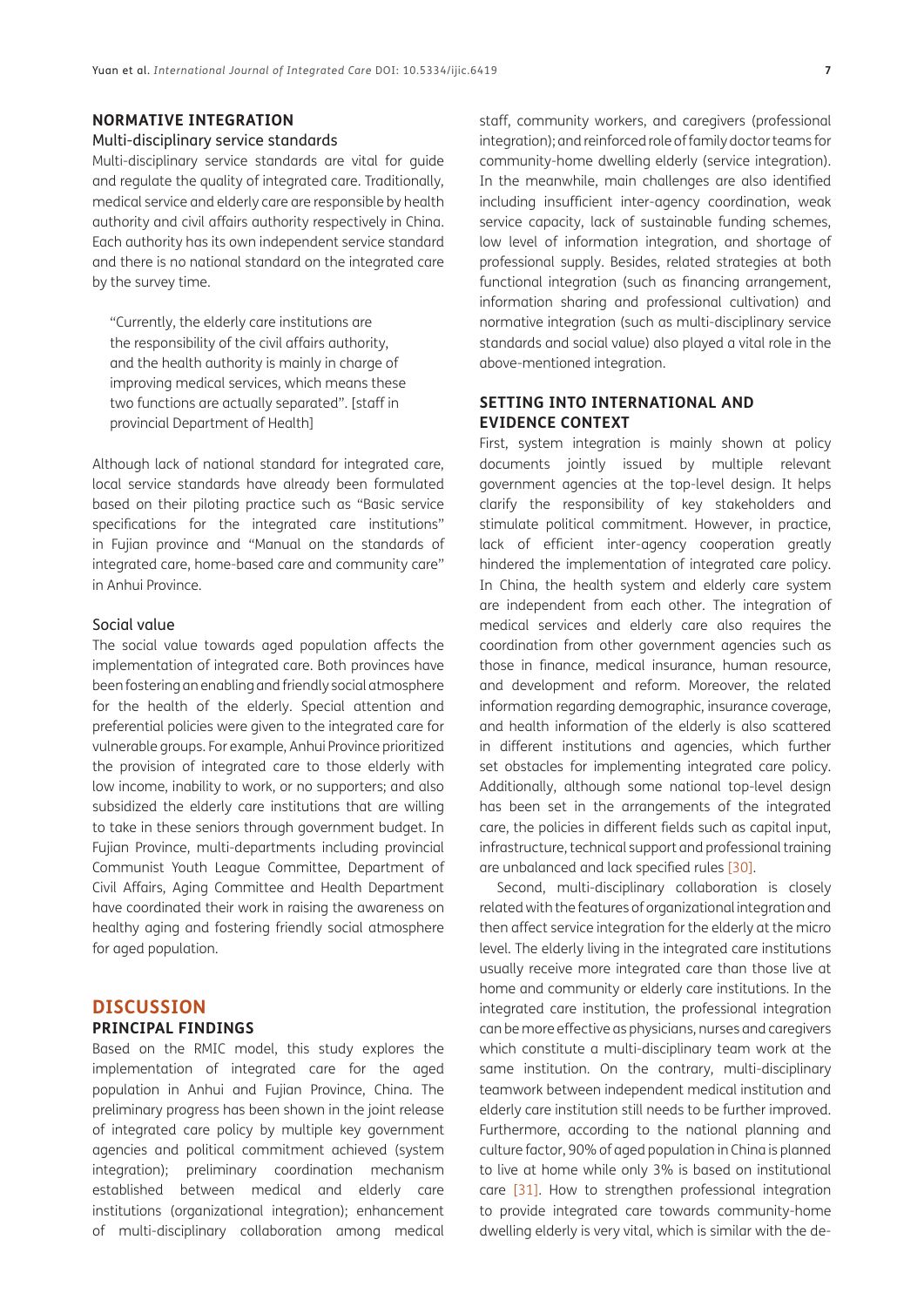institutionalization in high-income countries. In China, family doctor contracting services implemented in 2016 has been considered as the most feasible way for the elderly at home and community to obtain integrated care [[32](#page-10-2)]. However, the relatively weak capacity of family doctors gradually hinders the provision of integrated care for the community home based elderly and has become a major obstacle in the future reform [\[33\]](#page-10-3).

Third, a sustainable funding scheme concerning integrated care has not been established yet in China. The current funding largely depends on government subsidy and social capital. Since the investment in integrated care institutions has long cycle and with unclear return, the profit-driven nature of private capital leads to the low engagement in the elderly care industry, thus restraining the development of the integrated care [\[34\]](#page-10-4). Moreover, the long-term care insurance which is prevalent in highincome countries are still in the piloting phase in China. Although some medical services and rehabilitation services can be reimbursed by medical insurance, the nursing service which accounts for a huge proportion in the integrated care for the elderly is still mainly paid by out of pocket [[14\]](#page-9-10). The effectiveness of long-term care insurance including lowering medical cost for the elderly and reducing the burden for the home caregivers has been proven in many countries such as South Korea [35], Germany [36], and the Netherlands [[37](#page-10-5)]. However, the evidence on the effects of long-term care insurance in developing countries has been very scant, which indicates the urgent need of further research. In China, Ministry of Human Resources and Social Security issued "Guiding Opinions on the Pilot Implementation of Longterm Care Insurance" in June 2016 [\[38](#page-10-6)], but systematic evidence regarding its effectiveness remains lacked.

Lastly, shortage of professional human resources in integrated care cannot meet the increasing demand of growing aged population. Our study reveals that both Anhui and Fujian Province have difficulties in recruiting the qualified staff for the integrated care institutions, especially professional nursing staff. According to the latest statistics from the WHO [\[39](#page-10-7)], the number of nursing personnel per 1 000 population is 1.655 in China while it is 9.884 in the US and 8.436 in the UK. On the one hand, the current nursing personnel in the labour market generally lack professional education to be qualified for the integrated care. On the other hand, low salary, unclear career development, and low social recognition also make the nursing job less attractive to recruit fresh graduates into this career. Similarly, the shortage of professional nursing staff is a common challenge for many high income countries [[40](#page-10-8)]. Specific training standards, strict entry qualifications, and tiered training for elderly caregivers at different levels have been developed. For instance, the National Vocation Qualification (NVQ) system in the UK divides nursing staff into five ranks according to professional standard.

Most of the care assistants working in the elderly care institutions have NVQ 2 level skills and takes 80% to 90% of the nursing work in those institutions [\[41\]](#page-10-9). These provide valuable lessons for China and other countries to develop their own training and education system for professional personnel in the integrated care.

#### **STRENGTHS AND LIMITATIONS**

This study provides comprehensive qualitative evidence regarding the implementation of integrated care for the aged population in Anhui and Fujian Province, China. It further enriches the academic evidence regarding integrated care from undeveloped nations. More importantly, the integrated care experiences in the two provinces provides a feasible path to achieve healthy ageing, which are particularly valuable for other countries with a fragmented health care system and elderly care system.

However, the study also has limitations. First, the property of this qualitative study determines that the findings of this study could not be generalized to other settings but other developing countries could benefit from the lessons indicated in this case study. Considering the limitation of qualitative study, a large-scale study with quantitative design or mixed study design regarding integrated care for the aged population should be carried out in the future to provide further empirical evidence support in China. Second, the demanding side (i.e., the elderly) is not included in the interviewees. The related information was mainly reflected by the heads of PHIs and elderly care institutions in this study. Therefore, the information regarding service integration at the micro-level might be bias. The views of demanding side should be included in the future research. Additionally, this research mainly focuses on qualitative analysis of the integrated care development in the two provinces based on RMIC. In the future, quantitative analysis using quantitative evaluation tools [\[42\]](#page-10-10) can be conducted to further enrich the current research.

## **CONCLUSION**

The implementation of integrated care for the aged population in the sample cities in Anhui and Fujian Province of China has been promoted by solid multisectoral policy basis and political commitment at the macro-level, reinforced coordination mechanism and multi-disciplinary collaboration between elderly care and medical resources at the meso-level, and enhanced role of family doctor at the micro-level. It is also very essential to achieve functional integration regarding financing, information and professional cultivation and normative integration at multi-disciplinary service standards and social value. Our study suggests that future moves should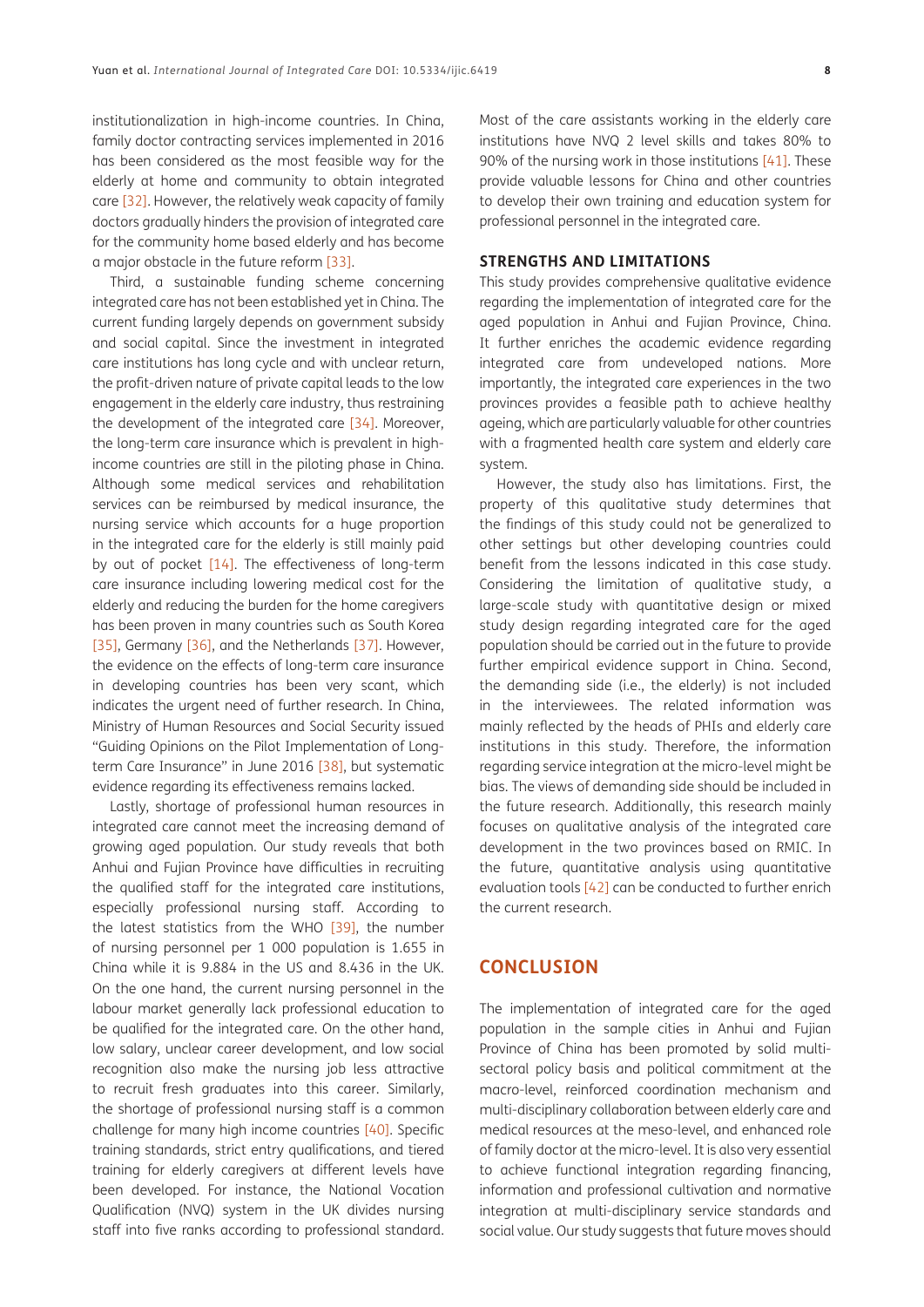be taken at inter-agency coordination, sustainable funding schemes, information integration, and capacity and supply of professional personnel. Moreover, a large-scale study on the integrated care for the aged population should be carried out to further provide empirical evidence in China.

## **LESSONS LEARNT**

- **•**  Joint policy making by multiple key government agencies and achieving political commitment (system integration) provides the basis for implementing integrated care.
- **•**  The coordination mechanism between medical and elderly care institutions (organizational integration) and multi-disciplinary collaboration (professional integration) are essential to achieve integrated care, which are also tough in practice.
- **•**  Family doctor teams plays a vital role in the integrated care for community-home dwelling elderly (service integration).
- **•**  Supportive strategies at both functional integration (such as financing arrangement, information sharing and professional cultivation) and normative integration (such as multi-disciplinary service standards) are urgently needed.

## **DISCLAIMERS**

We certify that the materials reported in this paper is not under consideration for publication elsewhere and its publication is approved by all authors.

## **ADDITIONAL FILES**

The additional files for this article can be found as follows:

- **• Supporting Text 1.** Integrated care dimensions of the Rainbow Model of Integrated Care. DOI: [https://doi.](https://doi.org/10.5334/ijic.6419.s1) [org/10.5334/ijic.6419.s1](https://doi.org/10.5334/ijic.6419.s1)
- **• Supporting Text 2.** Interview protocols. DOI: [https://](https://doi.org/10.5334/ijic.6419.s2) [doi.org/10.5334/ijic.6419.s2](https://doi.org/10.5334/ijic.6419.s2)
- **• Supporting Text 3.** Representative policies on the integrated care in Anhui and Fujian Province. DOI: <https://doi.org/10.5334/ijic.6419.s3>

## **ETHICS AND CONSENT**

This study was approved by Institute of Medical Information & Library Human Research Ethics Committee (HREC) (Ref. No. IMICAMS/03/19/HREC).

## **REVIEWERS**

Yueqin Huang, MD, MPH, PhD., Professor of Psychiatric Epidemiology, Director, Division of Social Psychiatry and Behavioral Medicine, Institute of Mental Health/The Sixth Hospital, Peking University, President, Chinese Mental Health Journal, Beijing, P. R. China. One anonymous reviewer.

## **FUNDING INFORMATION**

This work was supported by CAMS Innovation Fund for Medical Sciences (CIFMS) [2021-I2M-1-046] and [2016- I2M-3-018]. The funders had no role in preparation of the manuscript or decision to publish.

## **COMPETING INTERESTS**

The authors have no competing interests to declare.

## **AUTHOR CONTRIBUTIONS**

SY and FW conceptualized this study. SY, MJ and FW collected and analysed the data. SY wrote the first draft of the manuscript. FW performed critical revision of article for important intellectual content. The final version submitted for publication was read and approved by all authors.

## <span id="page-8-0"></span>**AUTHOR AFFILIATIONS**

**ShashaYuan D** [orcid.org/0000-0002-5091-6688](https://orcid.org/0000-0002-5091-6688) Institute of Medical Information & Library, Chinese Academy of Medical Sciences & Peking Union Medical College, Beijing, 100020, China

#### **Meng Jia**[orcid.org/0000-0002-0047-2820](https://orcid.org/0000-0002-0047-2820)

Institute of Medical Information & Library, Chinese Academy of Medical Sciences & Peking Union Medical College, Beijing, 100020, China

**Fang Wang**[orcid.org/0000-0002-0988-6843](https://orcid.org/0000-0002-0988-6843) Institute of Medical Information & Library, Chinese Academy of Medical Sciences & Peking Union Medical College, Beijing, 100020, China

## **REFERENCES**

- <span id="page-8-1"></span>1. **United Nation.** World population prospects 2019. [webpage on the internet]. [cited 2021 Mar 9]. Available from [https://population.un.org/wpp/.](https://population.un.org/wpp/)
- <span id="page-8-2"></span>2. **National Bureau of Statistics.** Report of the seventh population census data in China. [webpage on the internet]. [cited 2021 May 11; updated 2021 May 11].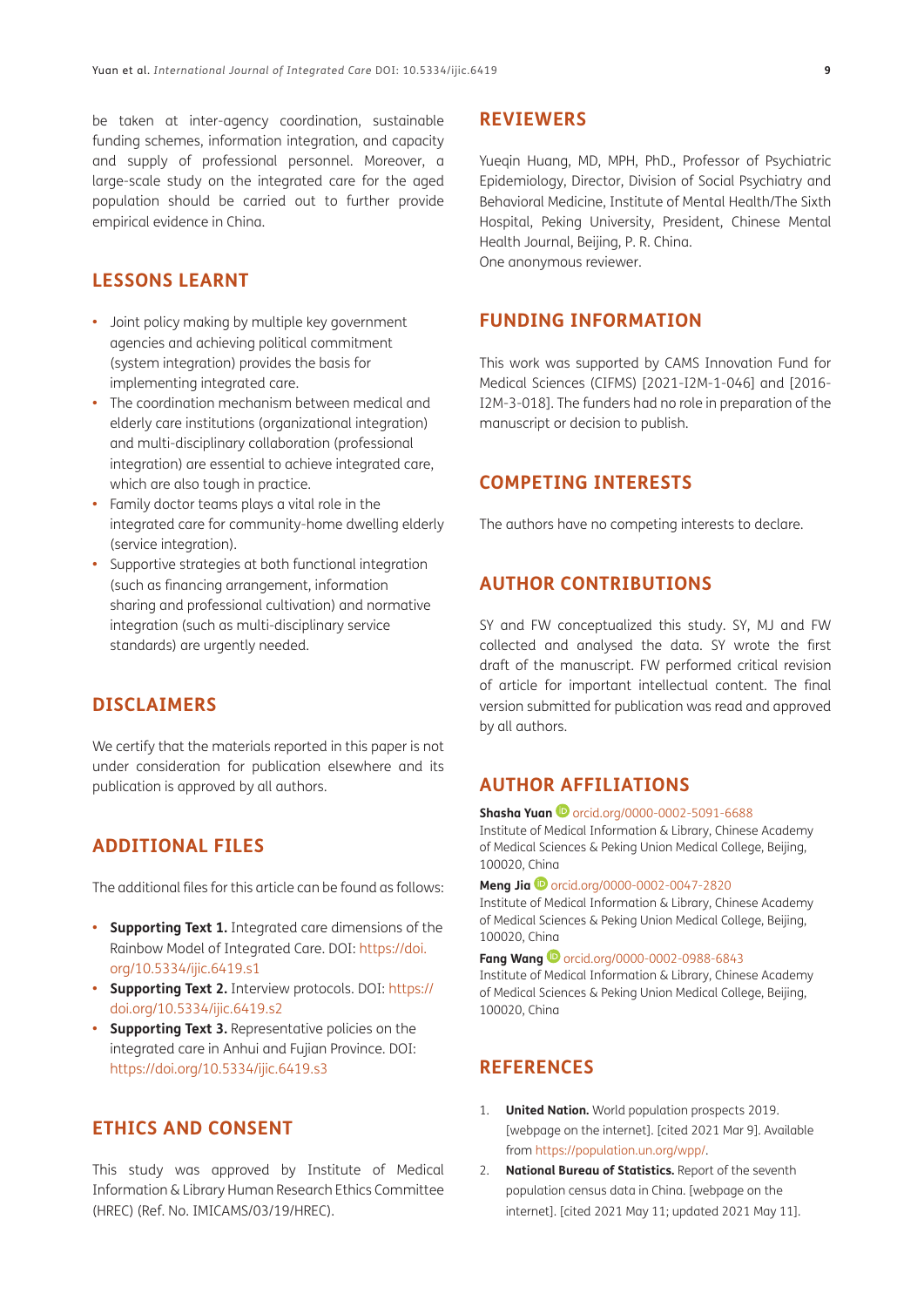Available from [http://www.stats.gov.cn/tjsj/zxfb/202105/](http://www.stats.gov.cn/tjsj/zxfb/202105/t20210510_1817176.html) [t20210510\\_1817176.html](http://www.stats.gov.cn/tjsj/zxfb/202105/t20210510_1817176.html). [in Chinese]

- 3. **Liu N, Dang J, Wei Y.** Survey report on the living conditions of China's urban and rural older persions (2018). Beijing: Social Sciences Academic Press; 2018.
- <span id="page-9-0"></span>4. **World Health Organization.** World report on ageing and health. Geneva: World Health Organization; 2015.
- <span id="page-9-1"></span>5. **World Health Organization.** Integrated care for older people (ICOPE) implementation framework: guidance for systems and services. Geneva: World Health Organization; 2019.
- <span id="page-9-2"></span>6. **Health Services Delivery Programme.** Integrated care models: an overview. Copenhagen: WHO egional Office for Europe; 2016.
- <span id="page-9-3"></span>7. **World health Organization.** Global strategy and action plan on ageing and health. Geneva: World Health Organization; 2017.
- <span id="page-9-4"></span>8. **World Health Organization.** Integrated care for older people: guidelines on community-level interventions to manage declines in intrinsic capacity. Geneva: World Health Organization; 2017.
- <span id="page-9-5"></span>9. **Mounier-Jack S, Mayhew SH, Mays N.** Integrated care: learning between high-income, and low- and middleincome country health systems. *Health Policy and Planning*. 2017; 32: iv6–iv12. DOI: [https://doi.org/10.1093/](https://doi.org/10.1093/heapol/czx039) [heapol/czx039](https://doi.org/10.1093/heapol/czx039)
- <span id="page-9-6"></span>10. **Cheng C, Luo D.** Policy tackling with ageing in foreign countries. *Foreign Social Science*. 2013; 2: 56–62. [in Chinese]
- <span id="page-9-7"></span>11. National Health Service and Community Care Act 1990. [webpage on the internet]. [cited 2021 July 21]. Available from [https://www.legislation.gov.uk/ukpga/1990/19/](https://www.legislation.gov.uk/ukpga/1990/19/contents) [contents.](https://www.legislation.gov.uk/ukpga/1990/19/contents)
- <span id="page-9-8"></span>12. **Hirth V, Baskins J, Dever-Bumba M.** Program of All-Inclusive Care (PACE): Past, Present, and Future. *Journal of the American Medical Directors Association*. 2009; 10(3): 155–160. DOI: [https://doi.org/10.1016/j.](https://doi.org/10.1016/j.jamda.2008.12.002) [jamda.2008.12.002](https://doi.org/10.1016/j.jamda.2008.12.002)
- <span id="page-9-9"></span>13. **Chen Z, Yu J, Song Y, Chui D.** Aging Beijing: challenges and strategies of health care for the elderly. *Ageing Res Rev*. 2010; Suppl 1: S2–5. DOI: [https://doi.org/10.1016/j.](https://doi.org/10.1016/j.arr.2010.07.001) [arr.2010.07.001](https://doi.org/10.1016/j.arr.2010.07.001)
- <span id="page-9-10"></span>14. **Wang Y.** Study on the integration between health care system and eldelry care sysemm: based on the community level. 2013; Nanjing: Nanjing University.
- <span id="page-9-11"></span>15. **China State Council.** Opinions to Accelerate the Development of Aged Care Industry. [webpage on the internet]. [cited 2021 July 21; updated 2013 September 6]. Available from [http://www.gov.cn/zwgk/2013-09/13/](http://www.gov.cn/zwgk/2013-09/13/content_2487704.htm) [content\\_2487704.htm](http://www.gov.cn/zwgk/2013-09/13/content_2487704.htm). [in Chinese]
- <span id="page-9-12"></span>16. **General Office of China State Council.** Guidelines to Promote the Integrated Health and Aged Care. [webpage on the internet]. [cited 2021 May 11; updated 2015 November 20]. Available from [http://www.gov.cn/zhengce/](http://www.gov.cn/zhengce/content/2015-11/20/content_10328.htm) [content/2015-11/20/content\\_10328.htm.](http://www.gov.cn/zhengce/content/2015-11/20/content_10328.htm) [in Chinese]
- <span id="page-9-13"></span>17. **National Commission of Health and Family Planning, Ministry of Civil Affairs.** Notice on Key Priorities of

Relevant Ministries to Develop Integrated Health and Aged Care. [webpage on the internet]. [cited 2021 March 11; updated 2016 April 1]. Availeable from [http://www.](http://www.scio.gov.cn/32344/32345/39620/41711/xgzc41717/Document/1664560/1664560.htm2016-4-7) [scio.gov.cn/32344/32345/39620/41711/xgzc41717/](http://www.scio.gov.cn/32344/32345/39620/41711/xgzc41717/Document/1664560/1664560.htm2016-4-7) [Document/1664560/1664560.htm2016-4-7.](http://www.scio.gov.cn/32344/32345/39620/41711/xgzc41717/Document/1664560/1664560.htm2016-4-7) [in Chinese]

- <span id="page-9-14"></span>18. **Valentijn PP.** Rainbow of chaos: A study into the theory and practice of integrated primary care. 2015; The Netherlands: Tilburg University.
- <span id="page-9-15"></span>19. **Fares J, Chung KSK, Passey M, Longman J, Valentijn PP.** Exploring the psychometric properties of the Rainbow Model of Integrated Care measurement tool for care providers in Australia. *BMJ Open*. 2019; 9(12): e027920. DOI: <https://doi.org/10.1136/bmjopen-2018-027920>
- 20. **Fineide MJ, Haug E, Bjørkquist C.** Organisational and Professional Integration Between Specialist and Primary Healthcare Services: A Municipal Perspective. *International Journal of Integrated Care*. 2021; 21(2): 21. DOI: [https://](https://doi.org/10.5334/ijic.5606) [doi.org/10.5334/ijic.5606](https://doi.org/10.5334/ijic.5606)
- <span id="page-9-16"></span>21. **Ha NHL, Chan I, Yap P, Nurjono M, Vrijhoef HJM, Nicholas SO,** et al. Mixed-method evaluation of CARITAS: a hospitalto-community model of integrated care for dementia. *BMJ Open*. 2020; 10(10): e039017. DOI: [https://doi.](https://doi.org/10.1136/bmjopen-2020-039017) [org/10.1136/bmjopen-2020-039017](https://doi.org/10.1136/bmjopen-2020-039017)
- <span id="page-9-17"></span>22. **Huang Y, Zhu P, Chen L, Wang X, Valentijn P.** Validation of the care providers version of the Rainbow Model of Integrated Care-measurement tool in Chinese primary care systems. *BMC Health Services Research*. 2020; 20(1): 727. DOI:<https://doi.org/10.1186/s12913-020-05562-2>
- 23. **Ma T, Zhao J, Chen Y, Ding X, Wang F.** A Study on the construction of integrated maternal health service system based on rainbow model: A case study of Hechuan district of Chongqing city. *Chinese Journal of Health Policy*. 2019; 12(5): 69–75. DOI: [https://doi.org/10.3969/j.issn.1674-](https://doi.org/10.3969/j.issn.1674-2982.2019.05.011) [2982.2019.05.011](https://doi.org/10.3969/j.issn.1674-2982.2019.05.011)
- 24. **Wang X.** Contextual analysis and effectiveness of health care integration in China-A study in nine counties/districts of three provinces. 2018; Jinan: Shandong University.
- <span id="page-9-18"></span>25. **Chen Z.** Study on evaluation framework of integrated health care system. 2019; Beijing: Peking Union Medical College.
- <span id="page-9-19"></span>26. **Saunders B, Sim J, Kingstone T, Baker S, Waterfield J, Bartlam B,** et al. Saturation in qualitative research: exploring its conceptualization and operationalization. *Quality & Quantity*. 2018; 52(4): 1893–1907. DOI: [https://](https://doi.org/10.1007/s11135-017-0574-8) [doi.org/10.1007/s11135-017-0574-8](https://doi.org/10.1007/s11135-017-0574-8)
- <span id="page-9-20"></span>27. **Green J, Thorogood N.** Qualitative Methods for Health Research (Introducing Qualitative Methods series) Fourth Edition. 2018; London: SAGE.
- <span id="page-9-21"></span>28. **Azungah T.** Qualitative research: deductive and inductive approaches to data analysis. *Qualitative Research Journal*. 2018; 18(4): 383–400. DOI: [https://doi.org/10.1108/QRJ-D-](https://doi.org/10.1108/QRJ-D-18-00035)[18-00035](https://doi.org/10.1108/QRJ-D-18-00035)
- 29. **Klundert Jvd, Korne Dd, Yuan S, Wang F, Jv Wijngaarden J.** 'Hybrid' top down bottom up health system innovation in rural China: A qualitative analysis. *PLoS One*. 2020; 15(10): e0239307. DOI: [https://doi.org/10.1371/journal.](https://doi.org/10.1371/journal.pone.0239307) [pone.0239307](https://doi.org/10.1371/journal.pone.0239307)